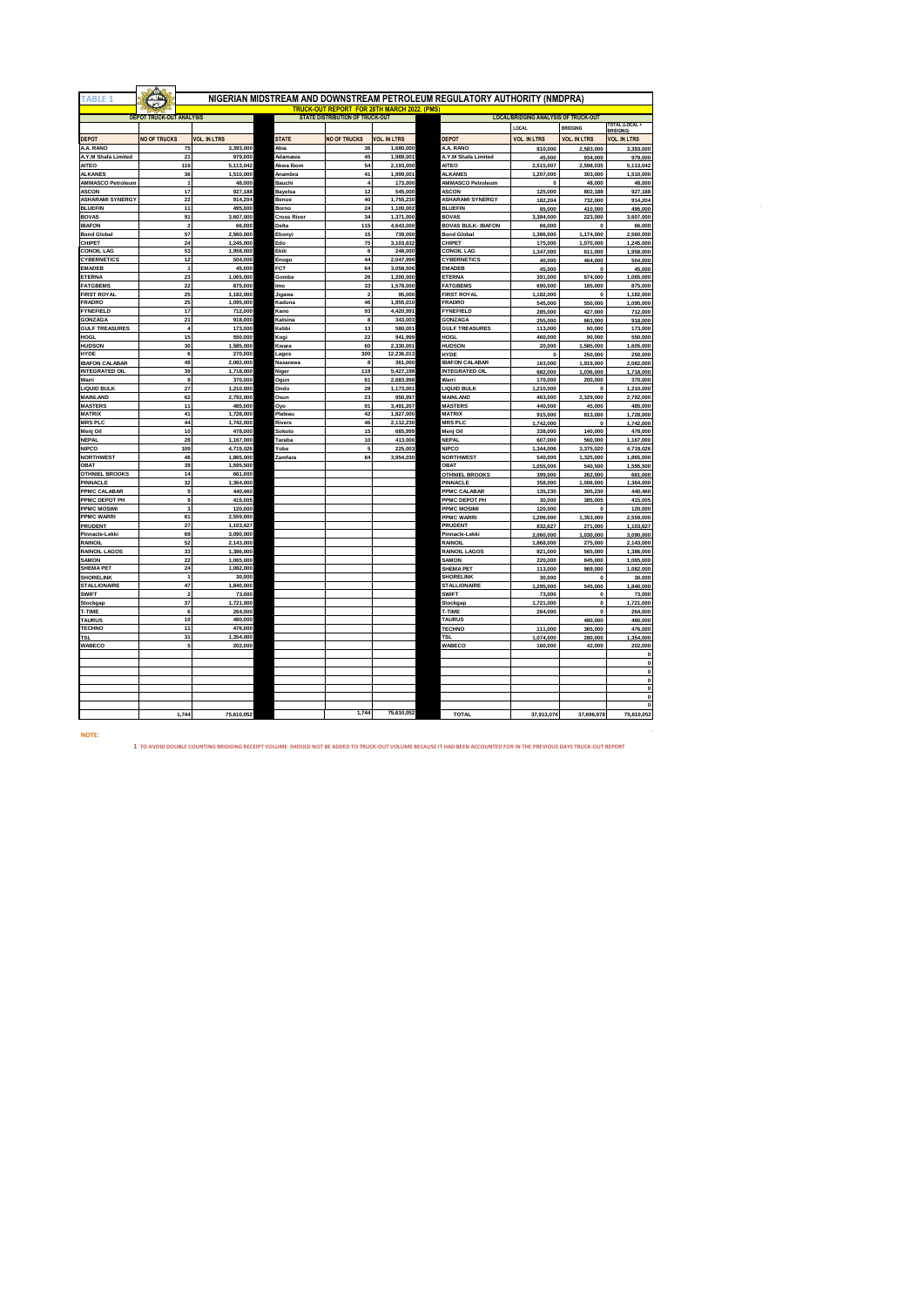| <b>TABLE 2</b>                           |                                                                                                      |                                                               |                             |                              |                        | NIGERIAN MIDSTREAM AND DOWNSTREAM PETROLEUM REGULATORY AUTHORITY (NMDPRA) |                                 |                        |                      |                                       |                                                           |
|------------------------------------------|------------------------------------------------------------------------------------------------------|---------------------------------------------------------------|-----------------------------|------------------------------|------------------------|---------------------------------------------------------------------------|---------------------------------|------------------------|----------------------|---------------------------------------|-----------------------------------------------------------|
|                                          | P)                                                                                                   |                                                               |                             |                              |                        | DISPATCHES REPORT FOR 28TH MARCH 2022. (PMS)                              |                                 |                        |                      |                                       |                                                           |
|                                          | DEP <sub>OT DISTATU</sub> HES ANALYSIS                                                               |                                                               |                             |                              |                        |                                                                           | STATE RECEIPT OF DISPATCHES     |                        |                      |                                       |                                                           |
|                                          | LOCAL COMPONENT + BRIDGING RECEIPT COMPONENT + LOCAL<br>LOADING OF DECANTED PMS - NEWLY DECANTED PMS |                                                               | <b>LOCAL COMPONENT</b>      |                              |                        | BRIDGING RECEIPT COMPONENT + LOCAL LOADING OF DECANTED                    | <b>PMS - NEWLY DECANTED PMS</b> |                        |                      | OF DECANTED PMS - NEWLY DECANTED PMS) | TOTAL (LOCAL COMPONENT + BRIDGING RECEIPT + LOCAL LOADING |
| <b>DEPOT</b>                             | <b>NO OF TRUCKS</b>                                                                                  | <b>VOL. IN LTRS</b>                                           | STATE                       | <b>NO OF TRUCKS</b>          | <b>VOL. IN LTRS</b>    | <b>STATE</b>                                                              | <b>NO OF TRUCKS</b>             | <b>VOL. IN LTRS</b>    | <b>STATE</b>         | <b>NO OF TRUCKS</b>                   | <b>VOL. IN LTRS</b>                                       |
|                                          | <b>LOCAL COMPONENT OF TRUCKOUT</b>                                                                   |                                                               | Abia                        | 17                           | 775,000                | Abia                                                                      | $\mathbf 0$                     |                        | Abia                 | 17                                    | 775,000                                                   |
| A.A. RANO                                | 19                                                                                                   | 810,000                                                       | Adamawa                     | $\mathbf{0}$                 |                        | Adamawa                                                                   | 38                              | 1,759,992              | Adamawa              | 38                                    | 1,759,992                                                 |
| A.Y.M Shafa Limited<br><b>AITEO</b>      | $\mathbf{1}$<br>62                                                                                   | 45,000<br>2,515,007                                           | Akwa Ibom<br>Anambra        | 45<br>$\,$ 6                 | 1,810,000<br>275,000   | Akwa Ibom<br>Anambra                                                      | $\mathbf 0$<br>$\mathbf 0$      |                        | Akwa Ibom<br>Anambra | 45<br>6                               | 1,810,000<br>275,000                                      |
| <b>ALKANES</b>                           | 29                                                                                                   | 1,207,000                                                     | Bauchi                      | $\mathbf{0}$                 |                        | Bauchi                                                                    | 50                              | 2,313,000              | Bauchi               | 50                                    | 2,313,000                                                 |
| <b>AMMASCO Petroleum</b><br><b>ASCON</b> | $\pmb{0}$<br>$\mathbf 3$                                                                             | 0<br>125,000                                                  | Bayelsa<br>Benue            | $12$<br>$\pmb{0}$            | 545,000<br>$\epsilon$  | Bayelsa<br>Benue                                                          | $\mathbf 0$<br>54               | 2,445,006              | Bayelsa<br>Benue     | 12<br>54                              | 545,000<br>2,445,006                                      |
| <b>ASHARAMI SYNERGY</b>                  | 5                                                                                                    | 182,204                                                       | Borno                       | $\mathbf 0$                  |                        | Borno                                                                     | 20                              | 909,996                | Borno                | 20                                    | 909,996                                                   |
| <b>BLUEFIN</b><br><b>BOVAS</b>           | $\overline{\mathbf{2}}$<br>86                                                                        | 85,000<br>3,384,000                                           | <b>Cross River</b><br>Delta | 34<br>113                    | 1,371,000<br>4,558,000 | Cross River<br>Delta                                                      | $\mathbf 0$<br>$\mathbf 0$      | -0                     | Cross River<br>Delta | 34<br>113                             | 1,371,000<br>4,558,000                                    |
| <b>IBAFON</b>                            | $\mathbf 2$                                                                                          | 66,000                                                        | Ebonyi                      | $\overline{1}$               | 45,000                 | Ebonyi                                                                    | $\mathbf 0$                     | $\mathbf{0}$           | Ebonyi               | $\overline{1}$                        | 45,000                                                    |
| <b>Bond Global</b><br>CHIPET             | 31<br>$\overline{\mathbf{4}}$                                                                        | 1,386,000<br>175,000                                          | Edo<br>Ekiti                | 60<br>6                      | 2,466,627<br>248,000   | -do<br>Ekiti                                                              | 5<br>8                          | 196,002<br>360,000     | Edo<br>Ekiti         | 65<br>14                              | 2,662,629<br>608,000                                      |
| CONOIL LAG                               | 39                                                                                                   | 1.347.000                                                     | Enugu                       |                              | 303,000                | Enugu                                                                     | $\mathbf 0$                     |                        | Enugu                |                                       | 303,000                                                   |
| CYBERNETICS<br>EMADEB                    | $\,$ 1 $\,$<br>$\mathbf{1}$                                                                          | 40,000<br>45,000                                              | FCT<br>Gombe                | $\mathbf{0}$<br>$\mathbf{0}$ |                        | FCT<br>Gombe                                                              | 120<br>15                       | 5,736,005<br>680,000   | FCT<br>Gombe         | 120<br>15                             | 5,736,005<br>680,000                                      |
| ETERNA                                   | $\boldsymbol{9}$                                                                                     | 391,000                                                       | lmo                         | ${\bf 24}$                   | 1,128,000              | mo                                                                        | $\mathbf 0$                     |                        | lmo                  | 24                                    | 1,128,000                                                 |
| <b>FATGBEMS</b>                          | 18                                                                                                   | 690,000                                                       | Jigawa                      | $\Omega$                     |                        | Jigawa                                                                    | 9                               | 399,994                | Jigawa               | 9                                     | 399,994                                                   |
| <b>FIRST ROYAL</b><br><b>FRADRO</b>      | $25\,$<br>$13\,$                                                                                     | 1,182,000<br>545,000                                          | Kaduna<br>Kano              | $\mathbf{0}$<br>$\mathbf{0}$ |                        | <b>Saduna</b><br>Kano                                                     | 43<br>83                        | 1,851,009<br>3.783,012 | Kaduna<br>Kano       | 43<br>83                              | 1,851,009<br>3,783,012                                    |
| FYNEFIELD                                | $\overline{7}$                                                                                       | 285,000                                                       | Katsina                     | $\pmb{0}$                    |                        | Katsina                                                                   | 37                              | 1,665,987              | Katsina              | 37                                    | 1,665,987                                                 |
| <b>GONZAGA</b><br><b>GULF TREASURES</b>  | 6<br>$\mathbf 3$                                                                                     | 255,000<br>113,000                                            | Kebbi<br>Kogi               | $\mathbf{0}$<br>$\pmb{0}$    |                        | <b>Cebbi</b><br>(ogi                                                      | 54<br>37                        | 2.523.983<br>1,596,994 | Kebbi<br>Kogi        | 54<br>37                              | 2,523,983<br>1,596,994                                    |
| HOGL                                     | 13                                                                                                   | 460,000                                                       | Kwara                       | 60                           | 2,330,001              | (wara                                                                     | $\mathbf{o}$                    | -0                     | Kwara                | 60                                    | 2,330,001                                                 |
| HUDSON<br><b>HYDE</b>                    | $\mathbf{1}$<br>$\mathbf 0$                                                                          | 20,000<br>$\bullet$                                           | Lagos<br>Nasarawa           | 300<br>$\mathbf{0}$          | 12,236,013             | agos<br>Vasarawa                                                          | $\circ$<br>47                   | 2.074.999              | Lagos<br>Nasarawa    | 300<br>47                             | 12,236,013<br>2,074,999                                   |
| <b>BAFON CALABAR</b>                     | $\boldsymbol{4}$                                                                                     | 163,000                                                       | Niger                       | $\mathbf 0$                  |                        | Viger                                                                     | 44                              | 1,971,996              | Niger                | $\bf{44}$                             | 1,971,996                                                 |
| <b>INTEGRATED OIL</b><br>Warri           | 16<br>$\boldsymbol{4}$                                                                               | 682,000<br>170,000                                            | Ogun<br>Ondo                | 61<br>23                     | 2.683.998<br>989,001   | Dgun<br>Ondo                                                              | $\overline{1}$<br>15            | 33,000<br>578,003      | Ogun<br>Ondo         | 62<br>38                              | 2,716,998<br>1,567,004                                    |
| <b>LIQUID BULK</b>                       | 27                                                                                                   | 1,210,000                                                     | <b>Osun</b>                 | 23                           | 950,997                | Dsun                                                                      | 6                               | 258,000                | Osun                 | 29                                    | 1,208,997                                                 |
| <b>MAINLAND</b><br><b>MASTERS</b>        | 11<br>$10\,$                                                                                         | 463,000<br>440,000                                            | Oyo<br>Plateau              | 91<br>$\bf{0}$               | 3,491,207              | Dyo<br>Plateau                                                            | 37<br>47                        | 1,497,275<br>1,969,849 | Oyo<br>Plateau       | 128<br>47                             | 4,988,482<br>1,969,849                                    |
| <b>MATRIX</b>                            | 22                                                                                                   | 915,000                                                       | Rivers                      | 39                           | 1,707,230              | Rivers                                                                    | $\mathbf 0$                     |                        | Rivers               | 39                                    | 1,707,230                                                 |
| <b>MRS PLC</b><br>Menj Oil               | 44                                                                                                   | 1,742,000                                                     | Sokoto<br>Taraba            | $\pmb{0}$<br>$\mathbf 0$     |                        | Sokoto<br>'araba                                                          | 25                              | 1,170,995<br>1,087,060 | šokoto<br>Taraba     | 25                                    | 1,170,995                                                 |
| NEPAL                                    | $\overline{7}$<br>$15\,$                                                                             | 338,000<br>607,000                                            | obe)                        | $\mathbf{0}$                 |                        | obe)                                                                      | 24<br>43                        | 2,193,998              | obe                  | 24<br>43                              | 1,087,060<br>2,193,998                                    |
| <b>NIPCO</b>                             | 32                                                                                                   | 1,344,006                                                     | Zamfara                     |                              |                        | Zamfara                                                                   | 15                              | 671,005                | Zamfara              | 15                                    | 671,005                                                   |
| <b>NORTHWEST</b><br>OBAT                 | 15<br>$\bf 27$                                                                                       | 540,000<br>1,055,000                                          |                             |                              |                        |                                                                           |                                 |                        |                      |                                       |                                                           |
| <b>OTHNIEL BROOKS</b>                    | $\pmb{9}$                                                                                            | 399,000                                                       |                             |                              |                        |                                                                           |                                 |                        |                      |                                       |                                                           |
| PINNACLE<br>PPMC CALABAR                 | 10<br>$\overline{\mathbf{3}}$                                                                        | 358,000<br>135,230                                            |                             |                              |                        |                                                                           |                                 |                        |                      |                                       |                                                           |
| PPMC DEPOT PH                            | $\mathbf{1}$                                                                                         | 30,000                                                        |                             |                              |                        |                                                                           |                                 |                        |                      |                                       |                                                           |
| <b>PPMC MOSIMI</b><br><b>PPMC WARRI</b>  | $\overline{\mathbf{3}}$<br>31                                                                        | 120,000<br>1,206,000                                          |                             |                              |                        |                                                                           |                                 |                        |                      |                                       |                                                           |
| PRUDENT                                  | ${\bf 20}$                                                                                           | 832,627                                                       |                             |                              |                        |                                                                           |                                 |                        |                      |                                       |                                                           |
| Pinnacle-Lekki<br>RAINOIL                | 46<br>46                                                                                             | 2,060,000<br>1,868,000                                        |                             |                              |                        |                                                                           |                                 |                        |                      |                                       |                                                           |
| <b>RAINOIL LAGOS</b>                     | 20                                                                                                   | 821,000                                                       |                             |                              |                        |                                                                           |                                 |                        |                      |                                       |                                                           |
| <b>SAMON</b><br><b>SHEMA PET</b>         | 5<br>$\overline{\mathbf{3}}$                                                                         | 220,000<br>113,000                                            |                             |                              |                        |                                                                           |                                 |                        |                      |                                       |                                                           |
| <b>SHORELINK</b>                         | $\overline{1}$                                                                                       | 30,000                                                        |                             |                              |                        |                                                                           |                                 |                        |                      |                                       |                                                           |
| <b>STALLIONAIRE</b><br>SWIFT             | 34<br>$\mathbf 2$                                                                                    | 1,295,000<br>73,000                                           |                             |                              |                        |                                                                           |                                 |                        |                      |                                       |                                                           |
| Stockgap                                 | 37                                                                                                   | 1,721,000                                                     |                             |                              |                        |                                                                           |                                 |                        |                      |                                       |                                                           |
| <b>-TIME</b><br><b>TAURUS</b>            | 6                                                                                                    | 264,000                                                       |                             |                              |                        |                                                                           |                                 |                        |                      |                                       |                                                           |
| <b>TECHNO</b>                            | $\overline{\mathbf{3}}$                                                                              | 111,000                                                       |                             |                              |                        |                                                                           |                                 |                        |                      |                                       |                                                           |
| TSL<br>WABECO                            | ${\bf 24}$<br>$\overline{4}$                                                                         | 1,074,000<br>160,000                                          |                             |                              |                        |                                                                           |                                 |                        |                      |                                       |                                                           |
|                                          |                                                                                                      |                                                               |                             |                              |                        |                                                                           |                                 |                        |                      |                                       |                                                           |
|                                          |                                                                                                      |                                                               |                             |                              |                        |                                                                           |                                 |                        |                      |                                       |                                                           |
|                                          |                                                                                                      |                                                               |                             |                              |                        |                                                                           |                                 |                        |                      |                                       |                                                           |
|                                          |                                                                                                      |                                                               |                             |                              |                        |                                                                           |                                 |                        |                      |                                       |                                                           |
|                                          |                                                                                                      |                                                               |                             |                              |                        |                                                                           |                                 |                        |                      |                                       |                                                           |
|                                          |                                                                                                      | <b>BRIDGING RECEIPT COMPONENT + LOCAL LOADING OF DECANTED</b> |                             |                              |                        |                                                                           |                                 |                        |                      |                                       |                                                           |
|                                          | <b>PMS - NEWLY DECANTED PMS</b>                                                                      |                                                               |                             |                              |                        |                                                                           |                                 |                        |                      |                                       |                                                           |
| GOMBE<br><b>GUSAU</b>                    | 32<br>92                                                                                             | 1.459,000<br>4,275,980                                        |                             |                              |                        |                                                                           |                                 |                        |                      |                                       |                                                           |
| JOS                                      | 58                                                                                                   | 2.484.849                                                     |                             |                              |                        |                                                                           |                                 |                        |                      |                                       |                                                           |
| KADUNA DEPOT<br>KANO                     | 44<br>193                                                                                            | 1,896,012<br>9,022,009                                        |                             |                              |                        |                                                                           |                                 |                        |                      |                                       |                                                           |
| <b>IAIDUGUR</b>                          |                                                                                                      | 779,97                                                        |                             |                              |                        |                                                                           |                                 |                        |                      |                                       |                                                           |
| <b>MAKURDI</b><br>MINNA                  | 103<br>26                                                                                            | 4,581,998<br>1,122,995                                        |                             |                              |                        |                                                                           |                                 |                        |                      |                                       |                                                           |
| <b>PPMC BENIN</b>                        | 5                                                                                                    | 196,002                                                       |                             |                              |                        |                                                                           |                                 |                        |                      |                                       |                                                           |
| <b>PPMC IBADAN</b><br><b>PPMC MOSIMI</b> | 37<br>$\overline{1}$                                                                                 | 1,497,275<br>33,000                                           |                             |                              |                        |                                                                           |                                 |                        |                      |                                       |                                                           |
| <b>PPMC ORE</b>                          | 29                                                                                                   | 1,196,003                                                     |                             |                              |                        |                                                                           |                                 |                        |                      |                                       |                                                           |
| <b>SULEJA</b><br>YOLA                    | 180<br>60                                                                                            | 8,442,007                                                     |                             |                              |                        |                                                                           |                                 |                        |                      |                                       |                                                           |
|                                          |                                                                                                      | 2,740,052                                                     |                             |                              |                        |                                                                           |                                 |                        |                      |                                       |                                                           |
|                                          |                                                                                                      |                                                               |                             |                              |                        |                                                                           |                                 |                        |                      |                                       |                                                           |
|                                          |                                                                                                      |                                                               |                             |                              |                        |                                                                           |                                 |                        |                      |                                       |                                                           |
|                                          |                                                                                                      |                                                               |                             |                              |                        |                                                                           |                                 |                        |                      |                                       |                                                           |
|                                          |                                                                                                      |                                                               |                             |                              |                        |                                                                           |                                 |                        |                      |                                       |                                                           |
| <b>TOTAL</b>                             | 1,799                                                                                                | 77,640,234                                                    | <b>TOTAL</b>                | 922                          | 37,913,074             | <b>TOTAL</b>                                                              |                                 | 39,727,160             | <b>TOTAL</b>         | 1,799                                 | 77,640,234                                                |